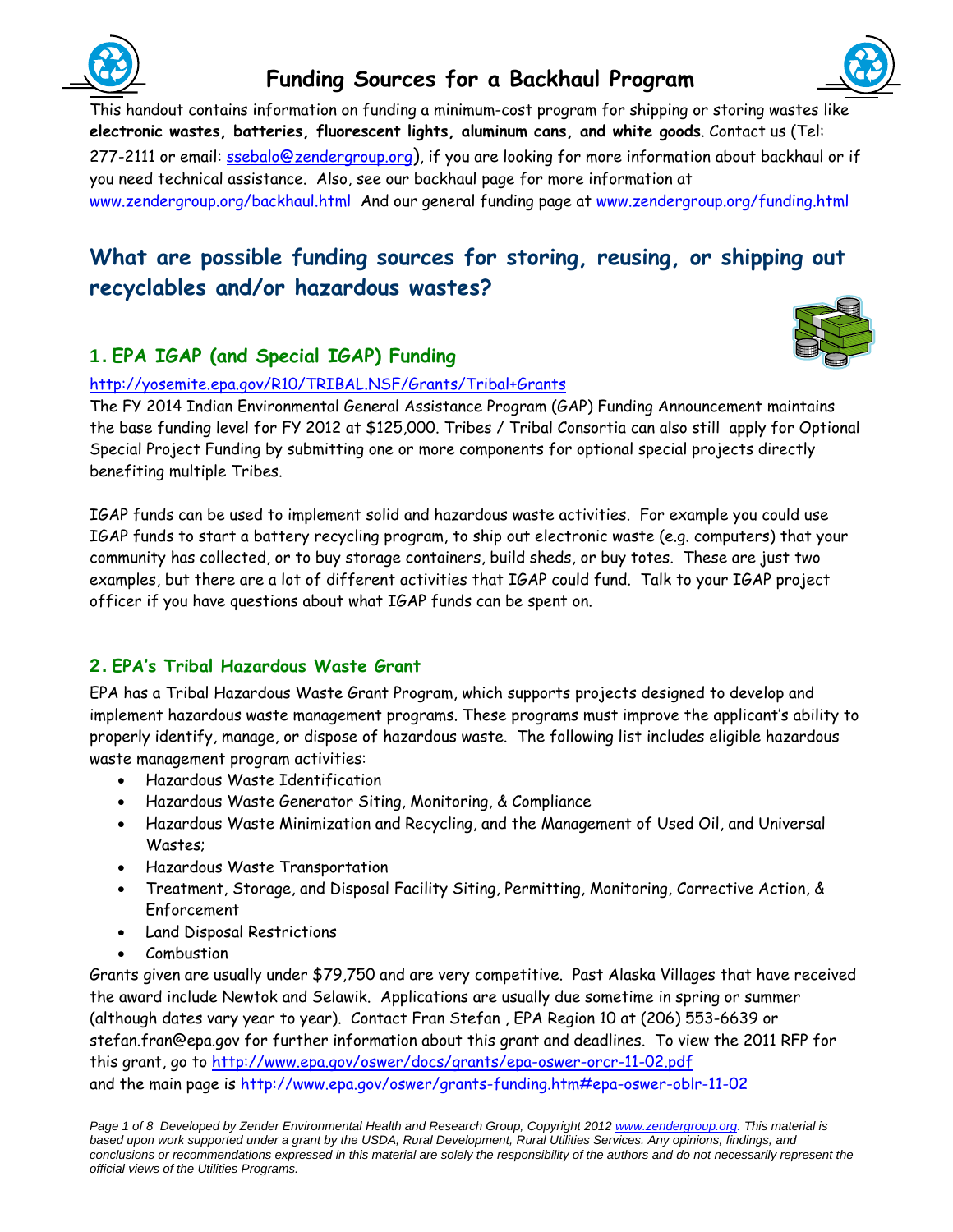#### 3. **BIA**

**Discretionary Funding** – Like most agencies there may be "discretionary funding" at the end of the year. This is leftover money from their budget. Well-defined, short projects with good results are great for this. For example, you have a dump cleanup project that will greatly reduce safety risks but need money for gas to operate the heavy equipment. Usually you just need a 1-page very brief description of what you want to do and how much it costs. Almost any type of project is eligible, but it does depend on funds availability. For environmental program monies, contact Mark Kahklen Environmental Specialist (907) 271- 4004 Mark.Kahklen@bia.gov For an application, go to: http://www.zendergroup. org/docs/bia.pdf

## 4. **Local Fundraising**

For example, the Environmental programs with the Yupiit of Andreafski and Algaaciq Tribal Government in St. Mary's held local fundraisers to raise money for some of their community efforts. The ideas for events they came up with were:

- Carnivals for the kids: these were big money makers for them. The ordered their goods online—the efforts of the carnival paid off the cost of the goods and made pretty good money too.
- They also sold hotdogs, burgers, healthy drinks and snacks.
- Spaghetti feeds (or whatever dinner) with movie night, using a power point projector and speakers.
- Basketball tournaments (3 on 3)
- Dances for kids, fiddle dances for community
- Ask for donated items to auction off.

#### 5. **Urban "Box" Stores:**

In Anchorage, there are various stores that donate goods and funds. These are especially the ones that do a lot of "Bush Deliveries", such as Fred Meyer, WalMart, Costco, Sams, Sportsman's Warehouse. They want to give something back to the rural communities. All you need is to fill out a donation application (which we can help you get) and a letter of request. Remember, when you write the letter to talk about how the donation will help your community's health and well-being, and how much it means to the village. Let them know you put up flyers or newsletters (or local newspaper ads) thanking organizations that donate to the community, and then send them a copy.

#### 6. **Shipping Containers already in the Community:**

Some shipping companies have donated their old containers that are already in your Village. Write a letter on Tribal letterhead and request the donation – provide your IRA tax ID #. Other shipping companies will not charge you for the shipping costs of a shipping container, as long as the container is loaded with supplies for your village.

#### 7. **Youth, Cultural, Other Grants:**

**Think about working with your school, or a local non-profit such as Boys and Girls Club, to find funding and/or request donations.** Some foundations are oriented towards youth programs, or community well-being programs. If you **link your Environmental Program to a way that helps youth, you will be eligible for a whole wide range of additional grants.** For example, the Village of Selawik uses their new workshop/ recycling center to invite teens in to work on their snowmachines. While there, the teens keep out of trouble, have an adult, and they are able to work on elders' snowmachines as well as



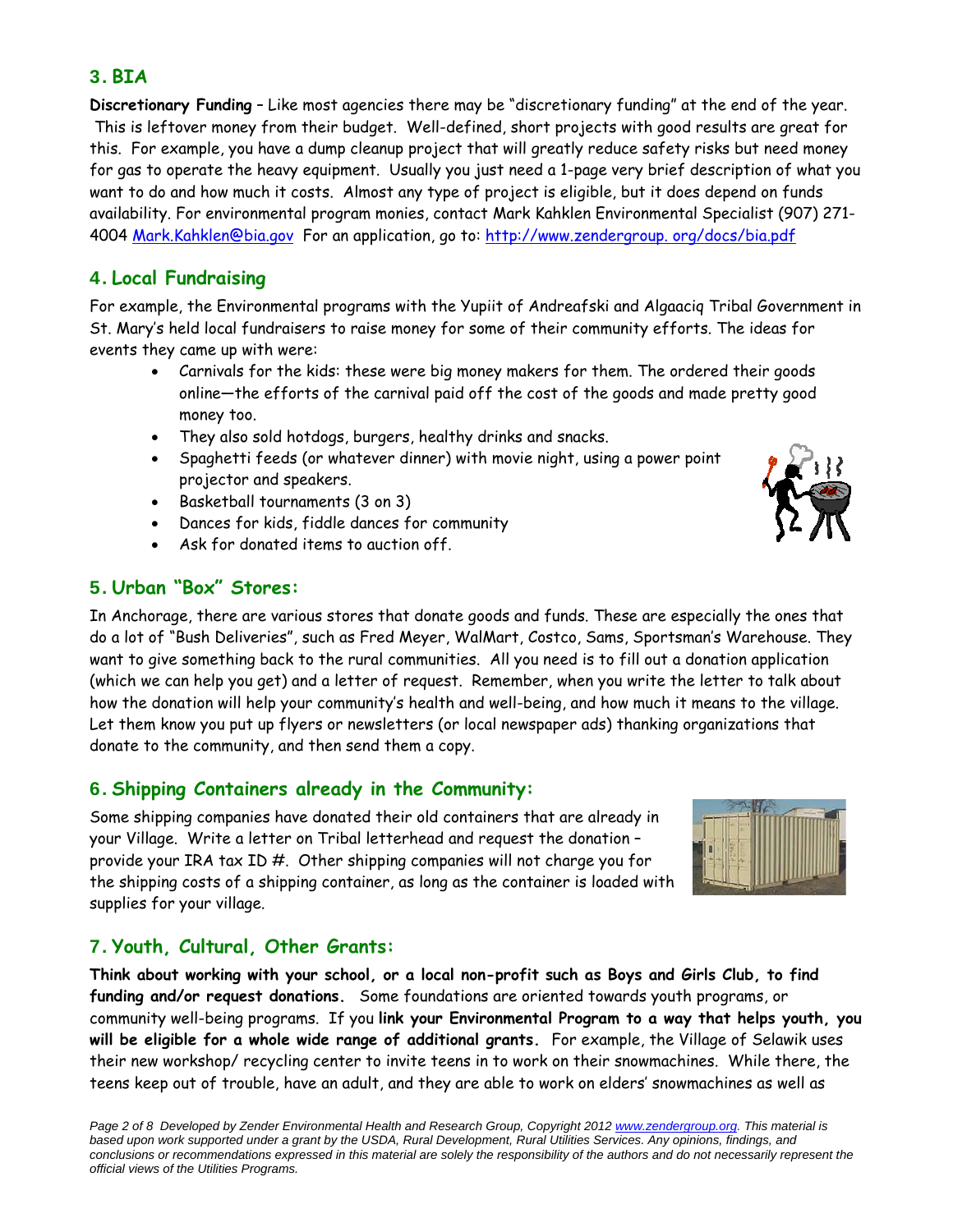their own. They build self-esteem. And they learn about the Environmental Program and the used oil and battery recycling programs. They begin making those environmental connections that are key to their culture, community, and pride. So more residents are now recycling their hazardous wastes. The program is both a youth/community wellness program and a recycling program.



#### 8. **Rasmuson Foundation Tier 1 grants:**

An example of a small grant (up to \$25,000) that is open year-round for Alaska non-profits is the Rasmuson Foundation "Tier 1" grants. Tribes are eligible if the project is for the entire community and will have a broad community impact and equipment to start or improve a recycling program would certainly qualify. These fund only capital projects – meaning equipment and supplies. Examples of eligible expenses are heavy equipment for recycling activities (for ex. balers), a vehicle to pull trailers of recyclables (but not regular trash collection), or a building for storing recyclables and equipment. They have funded past projects that support a wide range of community activities, including occasionally solid waste projects, such as Koyuk's "Recycling project: Two trashcans for each household, 4-wheeler, battery bins". The following blog post contains information on the different types of projects that Rasmuson Foundation has funded in rural communities: http://www.rasmuson.org/blog/?p=4505. If you develop your project to be a key part of community well-being, then your project might be funded. Contact Aleesha Towns-Bain with questions at 297-2875 or Jeff Baird at 297-2831 or jbaird@rasmuson.org.

If you are considering applying for this grant, **look at what types of past projects have been funded,** and think about how your project can **integrate into a community project that accomplishes similar goals** as past funded projects.

#### Here is a search page for **past funded** projects:

http://www.rasmuson.org/PastAwards/Search/search.php

Under Award Type, click on the dropdown menu to "Tier 1". Then hit search so see the full range of projects (skip Anchorage, Fairbanks, and Juneau). Find several that you think are most similar to what you want to do, and look these specific projects up. You can also click on your region to search regional grants.

Here is the grant information page: http://www.rasmuson.org/index.php?switch=viewpage&pageid=32. If you would like our assistance in ideas, organizing, etc., please contact us and let us know. Rasmuson Foundation likes to see **well-organized grant requests**. One idea is to **look at the other rural Villages that have been funded** (regardless of what they asked for). Then **contact them** to ask if they would be willing to share their application, or to give you any funding and reporting tips.

There are also some great resources for helping you prepare your application. The following blog post has tips for preparing a successful Tier 1 application: http://www.rasmuson.org/blog/?p=3405. You can check out this slideshow as well for more ideas:

http://www.slideshare.net/RasmusonFoundation/how-to-prepare-a-tier-1-application

The Rasmuson Foundation also offers Tier 1 workshops to help you prepare your application. The best way to find out about these workshops is to subscribe to the blog (enter your email in the upper right-hand corner of this page: http://www.rasmuson.org/blog/ ) or check them out on facebook at http://www.facebook.com/rasmusonfoundation.

*Page 3 of 8 Developed by Zender Environmental Health and Research Group, Copyright 2012 www.zendergroup.org. This material is based upon work supported under a grant by the USDA, Rural Development, Rural Utilities Services. Any opinions, findings, and conclusions or recommendations expressed in this material are solely the responsibility of the authors and do not necessarily represent the official views of the Utilities Programs.*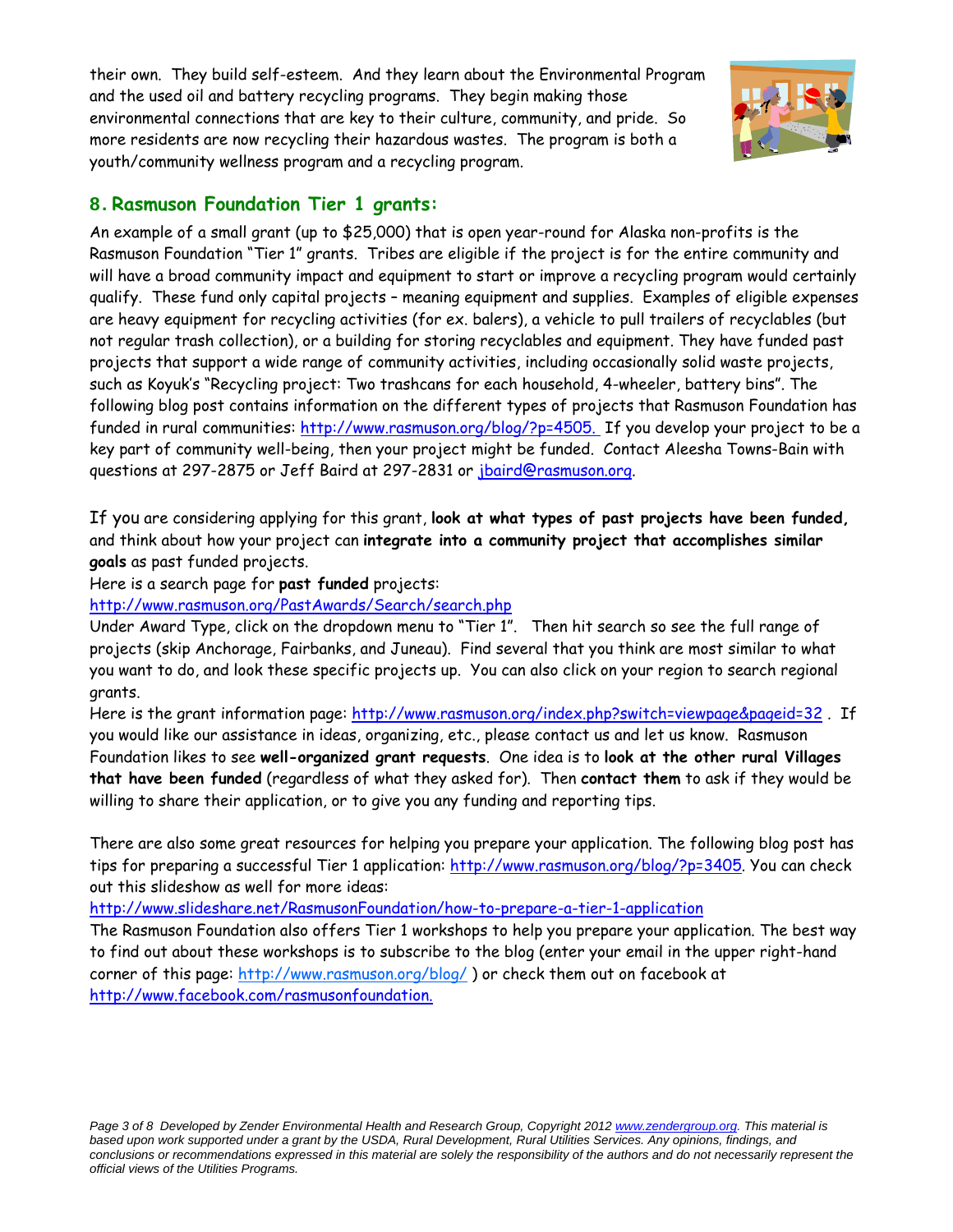## 9. **ALPAR's Recycling Grant Program**

ALPAR's 2012 Recycling Grant program is available to communities and non-profits to promote economically feasible recycling programs in Alaska. Proposals will be accepted until all funds are disbursed. Requests between \$250 and \$2,500 are preferred. Total available for 2012 is \$22,000. Funds must be used for specific programs/projects such as purchase of equipment or education and public awareness efforts. ALPAR is the statewide coordinator for America Recycles Day and makes a special effort to award smaller grants (\$250 - \$1000) to support America Recycles Day events and promotions surrounding the November 15 annual day of celebration and awareness. Go to www.americarecyclesday.org for ideas. For more information, contact Mary Fisher 907.644.7968, alpar@gci.net

# 10. **ANTHC/Zender Group Community Environmental Demonstration Grant**

The Alaska Native Tribal Health Consortium and Zender Group will award small demonstration projects not to exceed \$30,000. Average awards will be ~\$20,000. Projects must demonstrate an innovative approach for improving human health and/or the environment of Tribal communities in rural Alaska. The projects should serve as a model to other Tribal communities in Alaska trying to address similar problems. The Kokhanok Village Council received a CEDP grant for FY 2012 to backhaul stockpiled batteries out of the community and film the process as an educational tool for other communities. You can learn about the other FY 2012 projects here: http://zendergroup.org/cedp.html . The solicitation period for 2013 has already ended, but you can view the application package at http://zendergroup.org/docs/FY13CEDP.pdf. You can learn more about this funding opportunity here: http://www.anthc.org/chs/ces/hve/community-environmental-demonstration-grants.cfm. No match required. Contact Desirae Roehl at 729-3496 or Lina Taneva at 444-1197 with questions.

#### 11. **Alaska Conservation Foundation Grants:**

Alaska Conservation Foundation offers grants in a few different areas. The most relevant grant is the Alaska Native Fund which has three main goals: 1) Leverage more foundation and donor resources for Alaska Native organizations; 2) Support Alaska Native strategies and solutions on environmental issues; and 3) Build relationships that will grow and strengthen the conservation movement in Alaska. In 2012, the grantees were awarded from \$10,000 to \$20,000. The 2013 grant cycle will be announced in May, Letters of Inquiry will be accepted July 15, invited proposals are due October 15, and grant awards will go out in December. Please refer to the website for more information

http://alaskaconservation.org/grant-opportunities/alaska-native-fund/ or contact Program Officer Polly Carr for any questions at pcarr@alaskaconservation.org or 907-276-1917 extension 205.

## 12. **Alaska Community Foundation Capacity Building for Charitable Organizations Grant**

The Alaska Community Foundation offers a Capacity Building for Charitable Organizations (CBCO) grant program. The CBCO grants could be used for training, developing a backhaul plan, or other efforts that would build your community's ability to perform backhaul. Applications are reviewed every two months with review dates on February 1, April 1, June 1, August 1, October 1, and December 1. Please be aware that you cannot apply for a Rasmuson Foundation Tier 1 grant if you apply for a CBCO grant. Contact ACF for clarification at 907- 334-6700 or info@alaskacf.org. Visit their website for more information: http://www.alaskacf.org/GrantsScholarships/CompetitiveGrants/tabid/177/Default.aspx You can also look into their grant guidelines for more information on what types of activities are eligible for grant funding:

http://www.alaskacf.org/Portals/0/Uploads/Documents/Grants/2012%2006%2025%20Capacity%20building%20program%20grant%20guidelines.pdf

*Page 4 of 8 Developed by Zender Environmental Health and Research Group, Copyright 2012 www.zendergroup.org. This material is based upon work supported under a grant by the USDA, Rural Development, Rural Utilities Services. Any opinions, findings, and*  conclusions or recommendations expressed in this material are solely the responsibility of the authors and do not necessarily represent the *official views of the Utilities Programs.*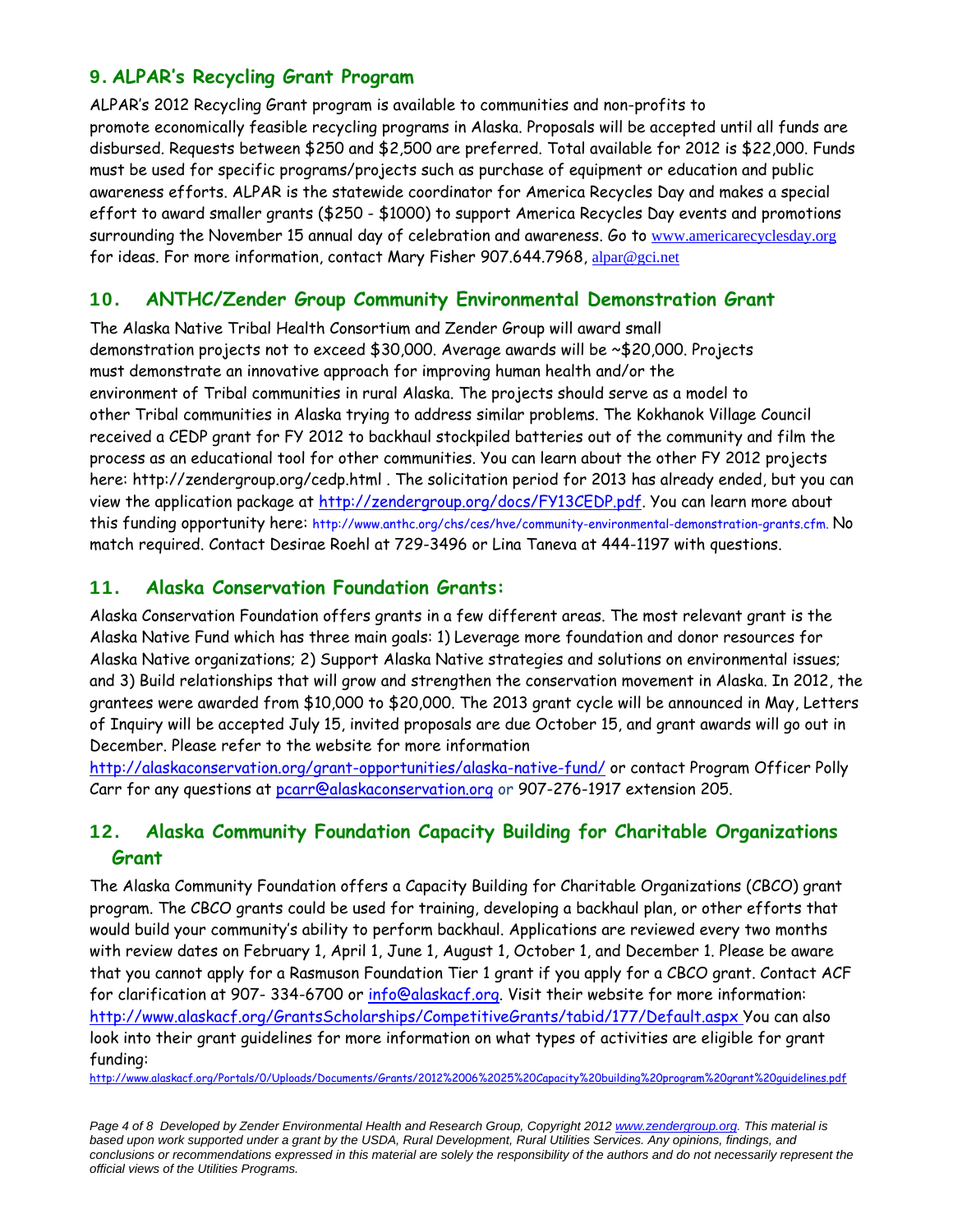# 13. **Other Small Foundation Environmental Grants:**

EPA Region 9 Tribal Solid Waste has a good list of foundations that fund recycling/environmental projects. Nearly all apply to Alaska Tribes as well. Go here: www.epa.gov/region09/waste/tribal/foundation.html . Read the below paragraph for tips in developing your request so that the foundation knows the project will achieve outcomes that might be additional to "just" environmental health.

#### 14. **Other possible funding resources:**

Check out our funding page at http://www.zendergroup.org/funding.html for additional funding possibilities.

#### 15. **Search federal grants:**

Grants.gov has a search link for all federal government grants: http://www07.grants.gov/search/basic.do For example, enter in "tribal, youth" (without the "") to look for grants that target tribes and youth programs.

#### 16. **Search additional foundation, individual, and company grants:**

NOZA is the largest searchable database for charitable gifts. You can search for foundation funding for free. It costs a fee to search for individual donors and

corporations. It includes different companies and individuals, as well as foundations. This is a good site to search every month or so to see if additional opportunities are available. https://www.nozasearch.com/.

## **Contact any barge or plane cargo service in your area. Several have helped communities with backhauling at least one type of waste.**

Ask if they have a community services/donation program. They'll need the same information. Have that ready, so they recognize that you are organized. Remember they really appreciate your community's business and also really appreciate your

thank-you's. They want your community (and other communities) to know they are helping the region. So be sure to include a big thank you in your newsletter or local newspaper. You can make this part of an environmental education project by sending them kids' drawings of how flying/barging the wastes out improves village and river health. Announce their donation at community

meetings, and take pictures and send it to them. That will let them know how helpful their program is. For a list of transporters and recyclers, click on the following link: http://www.zendergroup.org/docs/backhaul\_transport.pdf

# **Where can I send materials to be recycled?**

**ALPAR, Mary Fisher: 274-3266** alpar@gci.net http://www.alparalaska.com/

#### Current Programs:

Youth Litter Patrol Program: Summer jobs picking up litter! Kids work in ALPAR'S Youth Litter Patrols all over Alaska. They help rid the communities of littler and remind everyone to dispose of litter properly.

Flying Cans: For all off-road communities. Rural communities throughout Alaska send their aluminum cans to Anchorage for recycling, thanks to **Northern Air Cargo** and member airlines of the **Alaska Air Carriers Association**.

Litter Bag Distribution: Free litter bags to communities

*Page 5 of 8 Developed by Zender Environmental Health and Research Group, Copyright 2012 www.zendergroup.org. This material is based upon work supported under a grant by the USDA, Rural Development, Rural Utilities Services. Any opinions, findings, and*  conclusions or recommendations expressed in this material are solely the responsibility of the authors and do not necessarily represent the *official views of the Utilities Programs.* 



**NOZA** 



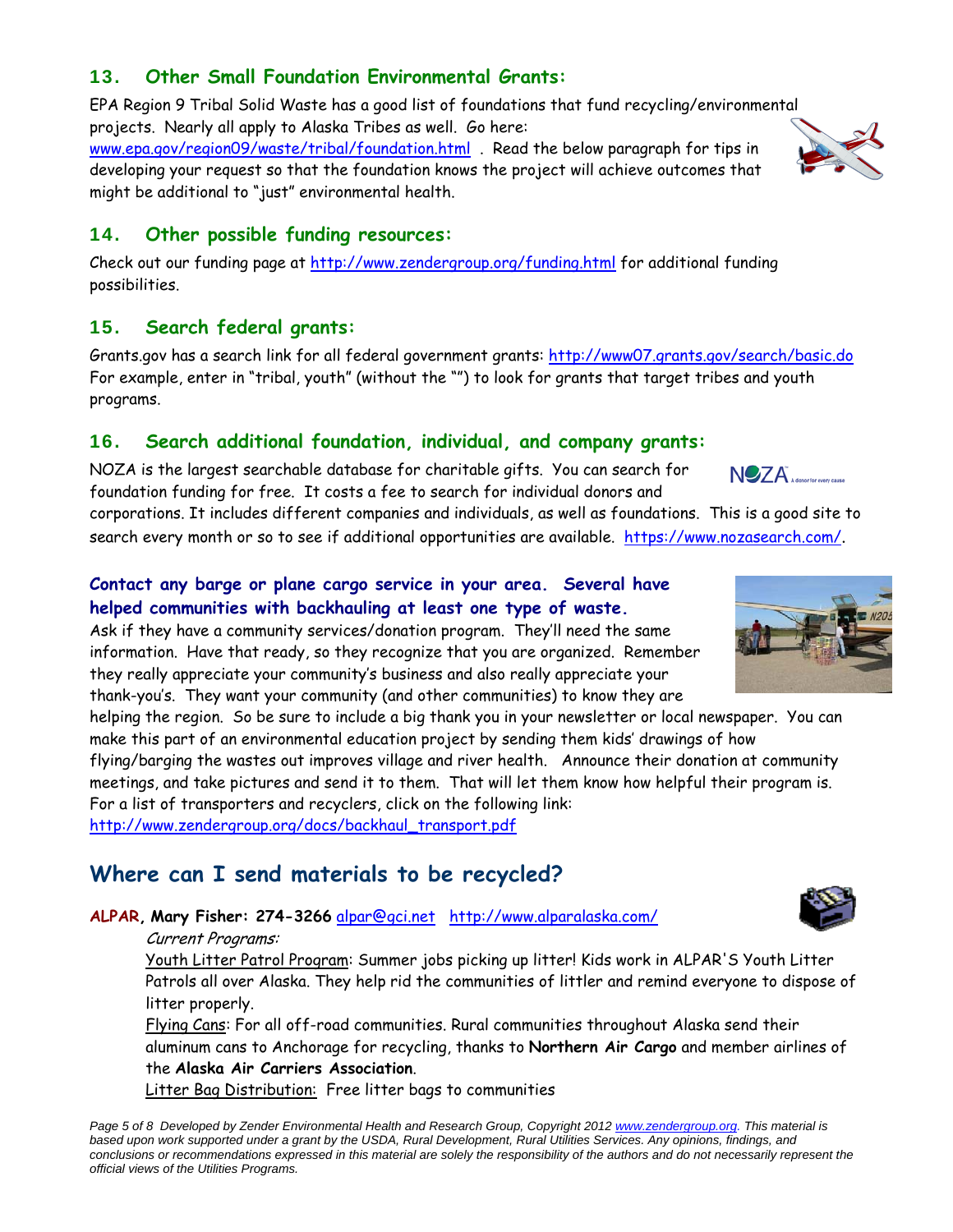**Schnitzer Steel** (formerly AK Metal Recycle) for shipping white goods and metals Anchorage Office Head Buyer/Logistics: Chris Fedele 240-7032 Anchorage Office General Manager: Dustin Drake 349-4833. Check out this link for Schnitzer's policies on accepting/purchasing scrap metal: http://www.schnitzersteel.com/metals\_recycling\_about.aspx

## **Total Reclaim, Larry Zirkle: 561-0544** http://www.totalreclaim.com/alaska.html

Total Reclaim in Anchorage accepts many types of hazardous waste and other recyclables. Currently, they can help you with all of the logistics free-of-charge.

- Air Freight is covered by Total Reclaim with the support of various airlines and programs. Contact Larry Zirkle to set up logistics.
- **Rural Tribal Programs** (such as IGAP) receive a rate of \$0.25/lb for electronic wastes (including T.V./computer screens).
- **General businesses** receive a rate \$0.35/lb, applied to most e-waste. A flat rate of \$18 applies to all T.V./computer screens.

#### Accepted Ewaste:

Computers Monitors (CRT, LCD) Printers (fax, scan, copy) Laptops Televisions VCRs, DVD players Stereos & Audio Components Misc. Electronics

Returned/Unwanted Products Cell Phones PDA's, Handheld games Communications equipment Misc. Office Machines Household Batteries Servers, routers, hub



# Other items that Total Reclaim accepts:

Fluorescent Bulbs Plastics: #1 bottles and #2 jugs, and stretchy plastic film

#### White Goods:

- Refrigerators and freezers -now only \$20 a unit.
- Air conditioners
- Washers and Dryers
- Stoves

**\*\*No smoke alarms, PCBs or vacuum cleaners. Please call before shipping.** 

#### **Computers for All**

#### www.Computers4all.org

Donate your old computers! This non-profit refurbishes and gives computers to those in need. Note- they accept only working computers that are 500mhz or faster with 17" or larger monitors. For more exact information see the website. They only take monitors if there is a computer that goes with them. Contact Roger Pickles, Email:rspickles@computers4all.org,

To get the most for your recyclables you should call different companies to see what rates they will pay for your materials. You can look at the following chart for some information on companies that will take your materials and how much they will pay you for them:

http://www.zendergroup.org/docs/recycling\_buyback.pdf